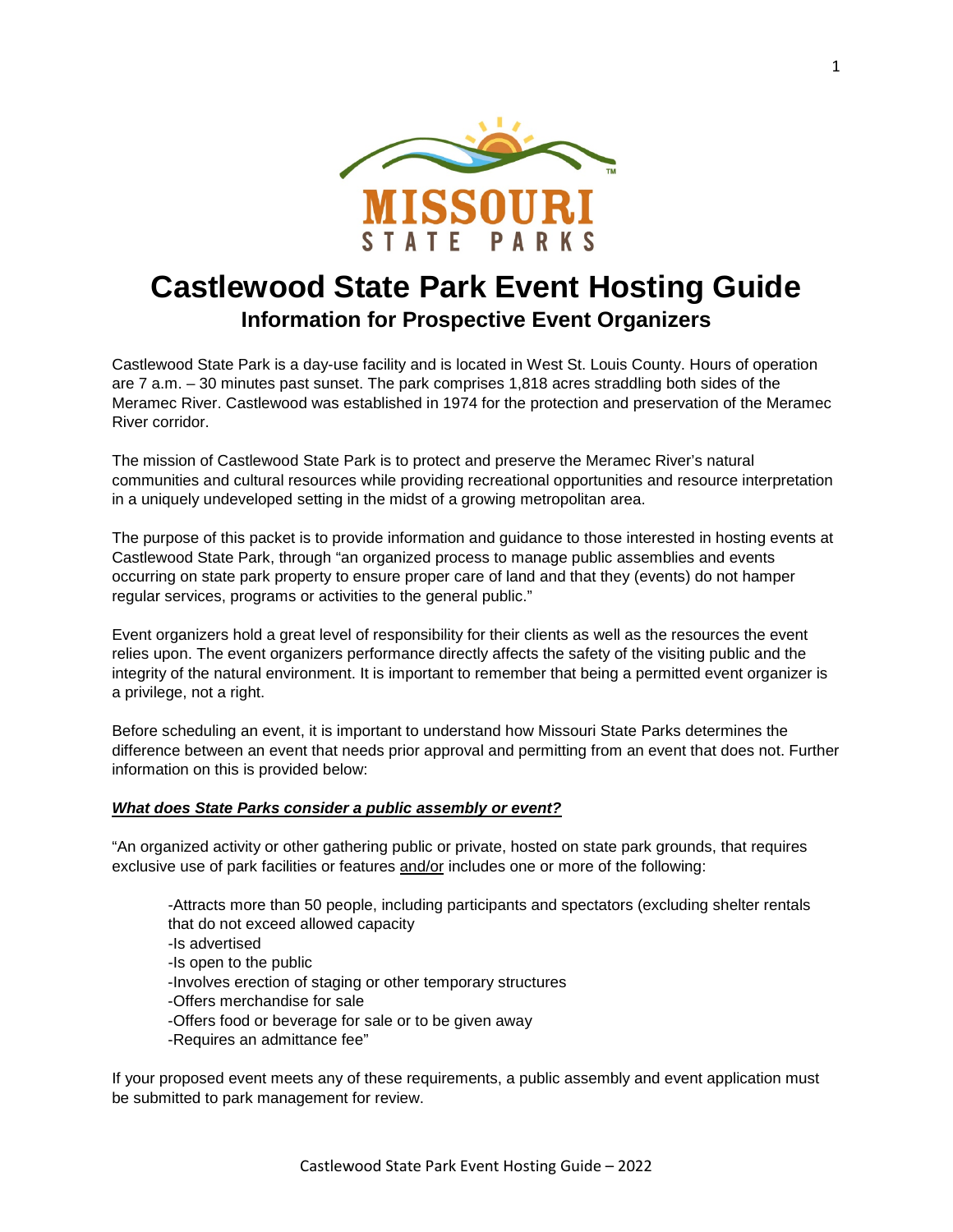Common examples of groups who likely need to submit applications include: school groups, athletic practices, weddings, prayer services, racing events, day camps, concerts, fundraisers, etc.

# *When can I submit a public assembly and event application?*

Applications may be submitted as early as October  $1<sup>st</sup>$  for the following calendar year; park management will not review or hold applications for the following calendar year submitted prior to October 1<sup>st</sup>. Park management will set the special event calendar by January 1<sup>st</sup>.

When the special event calendar is set, a date confirmation (and rain date, if applicable) will be sent to the organizer. This confirmation is for a tentative event date only and does not indicate or affirm the proposed event has fully gone through the review process and received final approval. An event organizer will know they have final approval for their event when they receive a signed permit or contract from park management. Organizers shall not advertise their event to the public until they have received a signed permit or contract.

Scheduling priority will be given to school groups, nonprofit groups, youth organizations, and/or applications with the earliest submittal date.

# *What does the permitting process look like?*

Upon receiving an event application, park management will review the application and any additional information received with the application. Park management will first assess if there are open slots in the special event calendar to accommodate the requested event and preferred date. Event organizers will be informed of any applicable insurance requirements based on the type of activity and number in attendance associated with the proposed event.

Depending on the complexity of the proposed event, park management will submit the application packet to and confer with the deputy regional director, or both the deputy regional director and division director to determine approval or denial of the proposed event.

Once a decision has been made, park management will contact the event organizer to inform them if the proposed event has been approved or denied. For approved events, the signature of the event organizer is required on either the permit or contract. This signature indicates that the organizer understands and agrees to adhere to all applicable state laws, state park rules, regulations, insurance or fee requirements and permit holder responsibilities laid forth in the permit or contract.

# *I missed the early submission timeframe, and the special event calendar has been set. Can I still request to host an event at Castlewood?*

Yes. Any organizer may submit an event application to park management for review at any time, so long as the application is submitted a minimum of eight (8) weeks before the proposed event. The application will then be reviewed by park management and may be approved if the proposed event meets all parameters outlined in this event hosting guide and if there are open slots in the special event calendar.

Scheduling priority will be given to school groups, nonprofit groups, youth organizations, and/or applications with the earliest submittal date.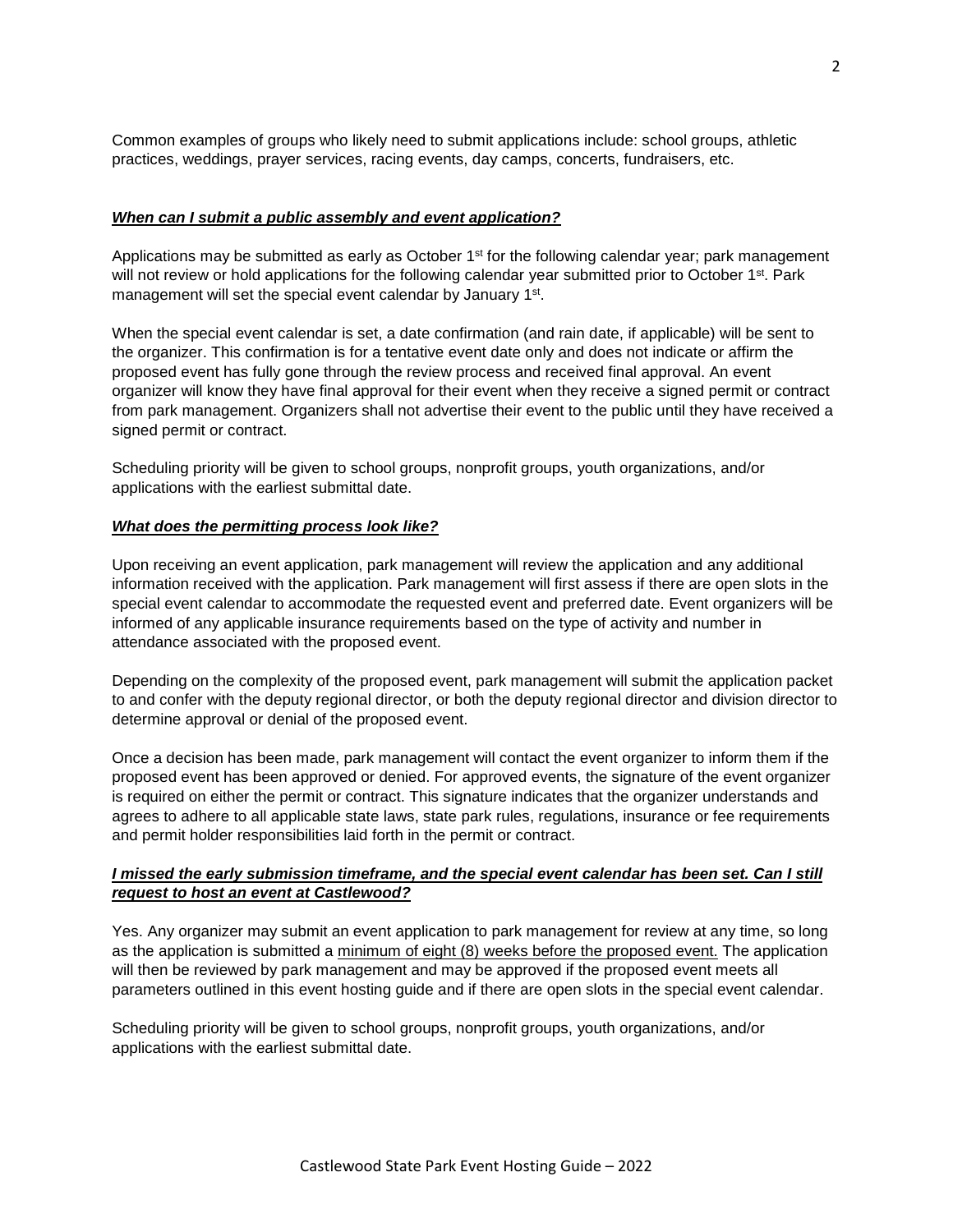#### **Guidelines for Advertising to the Public:**

"Events that are advertised to the general public shall not advertise until the Public Assembly and Events permit or contract has been issued to the event organizer. Groups that would like to advertise in advance of their event date the organization should complete the Public Assembly and Events application well in advance of the event to allow for time to process the permit or contract. Processing and final approval of a permit or contract may take up to eight (8) weeks. Organizations should take this into account when planning an event. Advertising an event without a permit or contract in place may result in the cancelation" of your event.

#### **Available Event Spaces**

Depending on the nature of the proposed event, Castlewood State Park offers reservable features to accommodate your needs.

*Picnic Shelters:*

Castlewood has two reservable, open picnic shelters available for small events. For further information, please visit mostateparks.com/page/54130/picnic-areas.

#### *Special Event Area:*

The lower day-use area has been designated as a Special Event Area, and is an ideal location for hosting large special events. This area is closed to vehicle traffic when not reserved for a special event.

The Special Event Area offers:

-A unique location for hosting events. The Special Event Area is located in a bottomland forest on a peninsula surrounded by the Meramec River. It is far from major roads, creating a calm and peaceful environment.

-Exclusive access to approximately 150 designated parking spots.

-A large, open grassy field.

-Picnic tables and grills.

-A flush restroom available seasonally from April  $1<sup>st</sup>$  – October 31 $<sup>st</sup>$ . The restroom is closed for the</sup> off-season November – March.

The location of the Special Event Area near the Meramec River makes for a beautiful backdrop for special events. However, event organizers should be aware that when flooding conditions occur on the Meramec River, the Special Event Area may become dangerous and inaccessible for use of any kind.

When flooding or severe weather occurs, it may take weeks for park staff to bring the area and trail system back into service. At the discretion of park management, events may be cancelled due to the danger and unpredictability of flooding and natural conditions. Events may be postponed to a scheduled rain date if conditions allow or rescheduled if room is available in the special event calendar.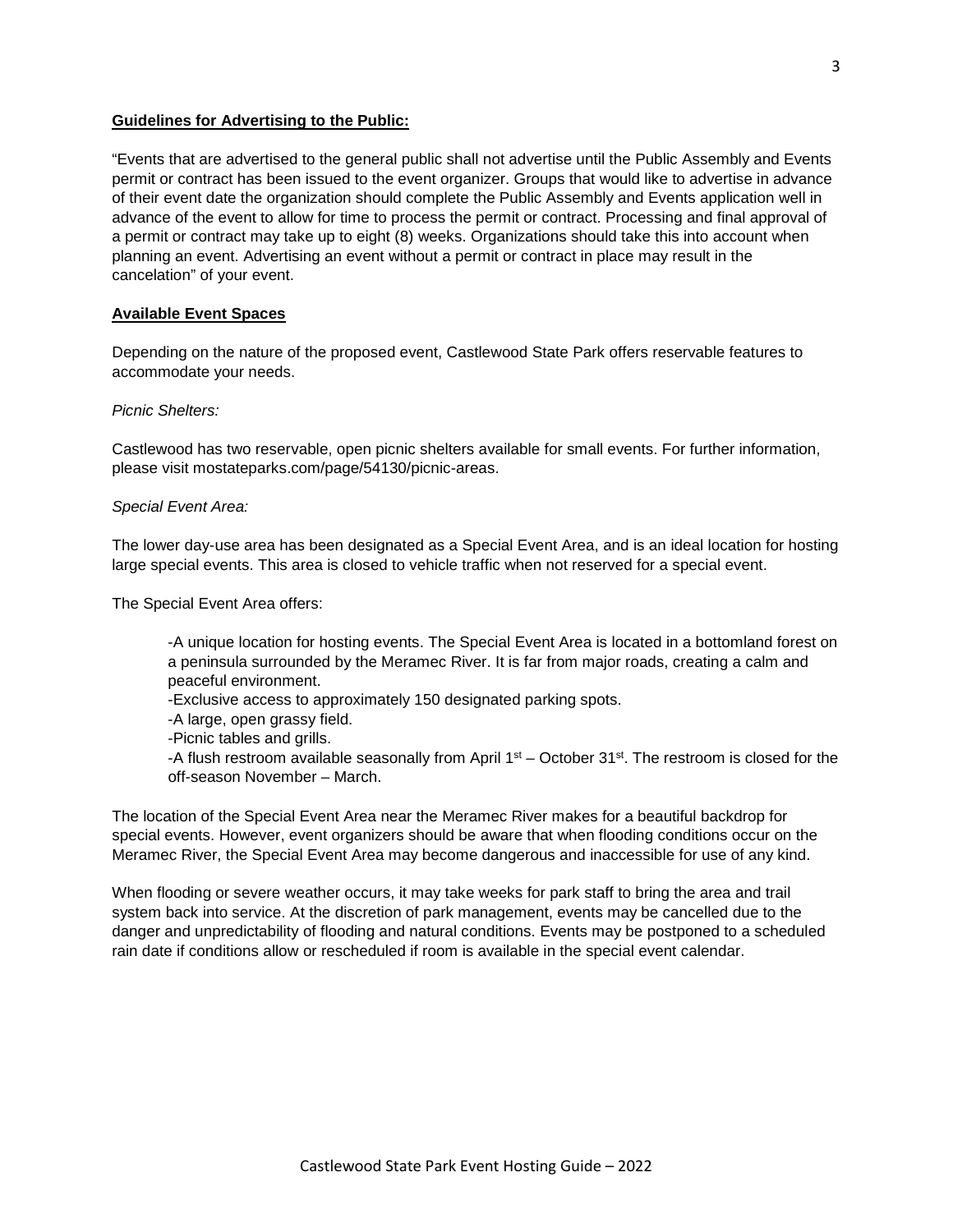### **Event Scheduling**

Due to Castlewood's popularity and high visitation, general limitations on event scheduling have been implemented in order to ensure event participants and day-users alike can enjoy the park. Private events are a fun aspect of outdoor recreation, but it is important to preserve the experience of day-use visitors who seek connection with nature in the park.

Events at Castlewood are limited to one scheduled event per week, year-round. A week is considered Monday through Sunday.

#### *On-Season (April – October) Date Availability:*

Events may be scheduled Monday through Friday. Events may not be scheduled on Saturdays, Sundays or the following holidays: Memorial Day, Independence Day (observed) or Labor Day. Weekends and holidays during this timeframe will remain available to the general public for day-use only.

#### *Off-Season (November – March) Date Availability:*

Events may be scheduled 7 days a week. Events may not be scheduled on the following days: Thanksgiving, Christmas Eve, Christmas and New Year's Day.

# *Additional:*

Scheduling priority will be given to school groups, nonprofit groups, youth organizations, and/or applications with the earliest submittal date.

Event organizers should submit three proposed dates for their event; a first choice date and two backup dates to improve the chances of getting a preferred date. These three dates should be included in a detailed document accompanying the permit application.

Due to having one event scheduled per week, organizers will not be approved for numerous weeks in a row. Example: a weekly trail series may need to request monthly dates instead.

Running and biking events can cause great harm to trails and/or fields when conditions are wet or unfavorable. Additionally, unfavorable conditions may pose safety risks for event participants. As such, organizers must provide a scheduled backup or rain date in case of inclement weather or poor trail conditions. Poor trail conditions most commonly occur from precipitation or from what is known as the freeze-thaw cycle, which can happen without the presence of precipitation. When possible, the scheduled rain date will be for the week following the originally scheduled date. Park management may choose a different rain date based on the needs of the special event calendar.

#### **Capacities**

Small events that do not exceed the capacity of the shelters can potentially be held at a picnic shelter. It is always recommended to reserve a picnic shelter so that there are not unexpected conflicts with other user groups who may have reserved the shelter or arrived first on the day of your proposed event. Events that are not contained to the immediate area around a shelter (such as race or trail-use events) may be required to reserve a shelter or stage in the Special Event Area so as to not disrupt the experience of day-users.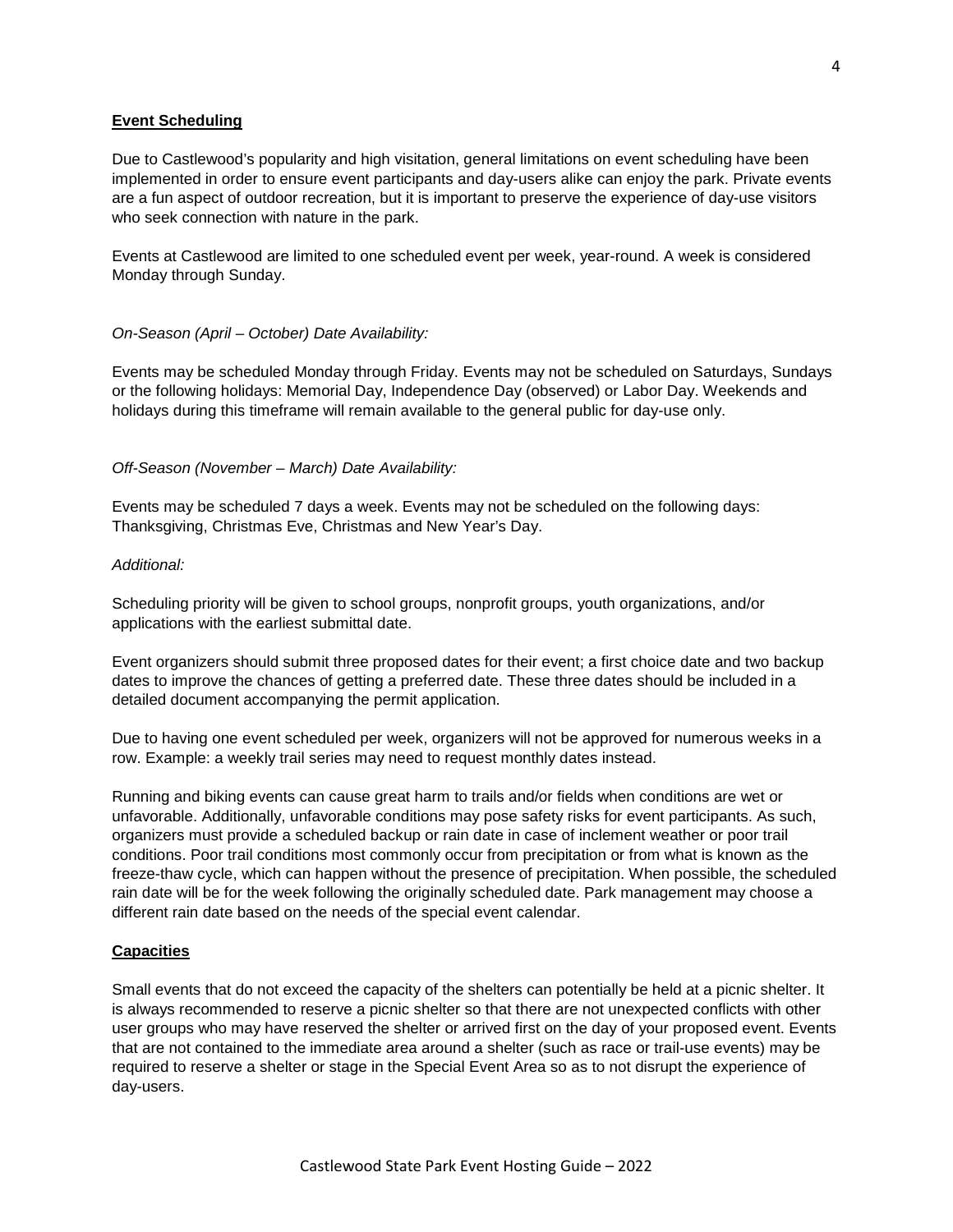-Shelter #1 has a capacity of 75 people. -Shelter #2 has a capacity of 50 people.

Only one picnic shelter may be reserved for an event at a time. This is to help ensure picnic shelter availability for day-users.

Large events that exceed capacity or cannot be accommodated at a shelter will need to be held in the Special Event Area.

-The special event area has approximately 150 designated parking spots. Parking in nondesignated parking spots, on the grass, or along the roadway is prohibited and may lead to ticketing or towing of vehicles by law enforcement.

-Events that exceed the number of designated parking spots must arrange for off-site parking and shuttling event participants to the park.

Events will be capped at 400 participants / spectators total.

#### **Organizer responsibilities**

#### *Staffing / General:*

Proposed events that plan to utilize the trail system must take into account the needs of the general public when planning race courses. Day-users who happen to visit the park on the day of an event must have sections of trail that are still accessible for their individual recreation.

Event organizers and staff are responsible for all aspects of conducting their event.

All event staff must wear high-visibility vests or shirts (whichever outer layer is weather appropriate) for their safety and to identify them as part of the event.

If event is occurring in the Special Event Area, event staff are required to operate the train trestle gate at all times, only allowing event participants to drive into the Special Event Area. Event staff will inform nonevent participant day-users to park in upper day-use area, but that they may walk to or bicycle in the Special Event Area. Event staff will direct event participants and spectators to event parking. Event organizer will ensure the gate is closed and locked after the event is completed and that no vehicles are locked in the Special Event Area. A minimum of two event staff personnel are recommended for this role.

If event requires participants to cross public roadways, event staff are required at each road crossing for the duration of the event.

Event staff will shuttle participants and spectators from off-site parking to events that exceed the 150 designated parking spot capacity of the Special Event Area.

Event staff are responsible for all event preparation or teardown needs (portable toilet delivery/pickup, trash removal, course-marking, etc.).

Event organizers must notify Metro West Fire Department of the event date, number of participants, etc.

Pick up and remove all trash generated during the event by the end of the event day. Trash may be disposed of in a park dumpster. Trash that will not fit in dumpster so that lids may close must be hauled away and disposed of by event organizer.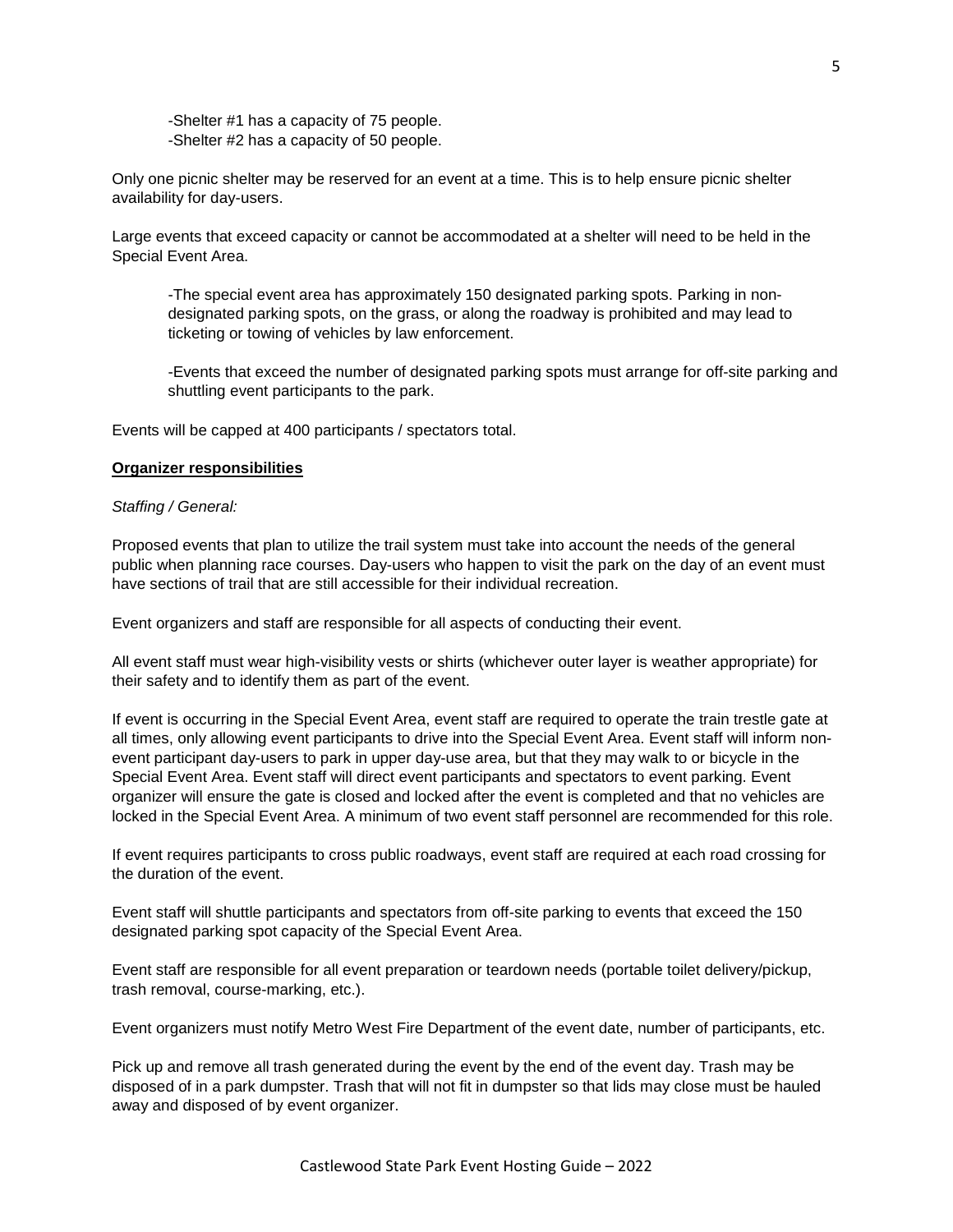#### *Course Markings:*

All race or event courses must be conducted on officially designated trails or through officially maintained areas of the day-use area. Please visit apps5.mo.gov/trails/fullMap.action for detailed trail information.

All race or event courses must be approved by park management.

All course identifiers must be temporary, and all trace of them must be completely removed by event staff within 24 hours of event completion. Flagging and stand-alone temporary signage recommended; paints or marking products are prohibited.

All course identifiers, such as signage, flagging, etc., will be allowed in place no more than 24 hours in advance of the event start time.

No park property or natural features are to be utilized, relocated or altered so as to block or otherwise direct participants to course or route. Altering, manipulating or damaging any natural or manmade objects within the park is strictly prohibited. This includes, but is not limited to: mowing grass, cutting trees, cutting tree limbs or roots, moving rocks or boulders, etc.

### **Fee Structure and Information**

Any organized activity at Castlewood State Park that charges a registration fee for-profit and requires a Public Assembly and Event Permit application will be charged a special event fee of \$6 per participant, per day, unless organized as a 501 c tax exempt nonprofit status or operating as an unincorporated nonprofit association. Non-profit groups must include with the application documentation verifying the organization as a 501 c tax exempt non-profit or operating as an unincorporated non-profit association.

Special events held at or near picnic shelter may be required to pay the shelter reservation fee of \$100 per day. A \$250 damage deposit may be required.

Events occurring in the Special Event Area will be charged a reservation fee based on the hosting organization's non-profit or for-profit status. Charges are assessed daily.

2022:

-For-profit event reservation fee = \$250 -Tax exempt or non-profit event reservation fee = \$125

-2023:

-For-profit event reservation fee = \$500 -Tax exempt or non-profit event reservation fee = \$250

If the customer cancels a reservation more than seven days in advance of the scheduled use, a full refund will be issued. If the customer cancels seven days or less in advance of the scheduled use, the reservation fee is forfeited.

Any clean up or work needing to be done by park staff as a result of the organizer's failure to fulfill their responsibilities will be done at a rate of \$50 per hour, per park employee. Additional fees may also include materials or supplies necessary to repair or return the area back to service.

Any event charging a registration fee, regardless of number of participants, will also require proof of General Liability Insurance coverage and a certificate of insurance naming the sponsor of the event, the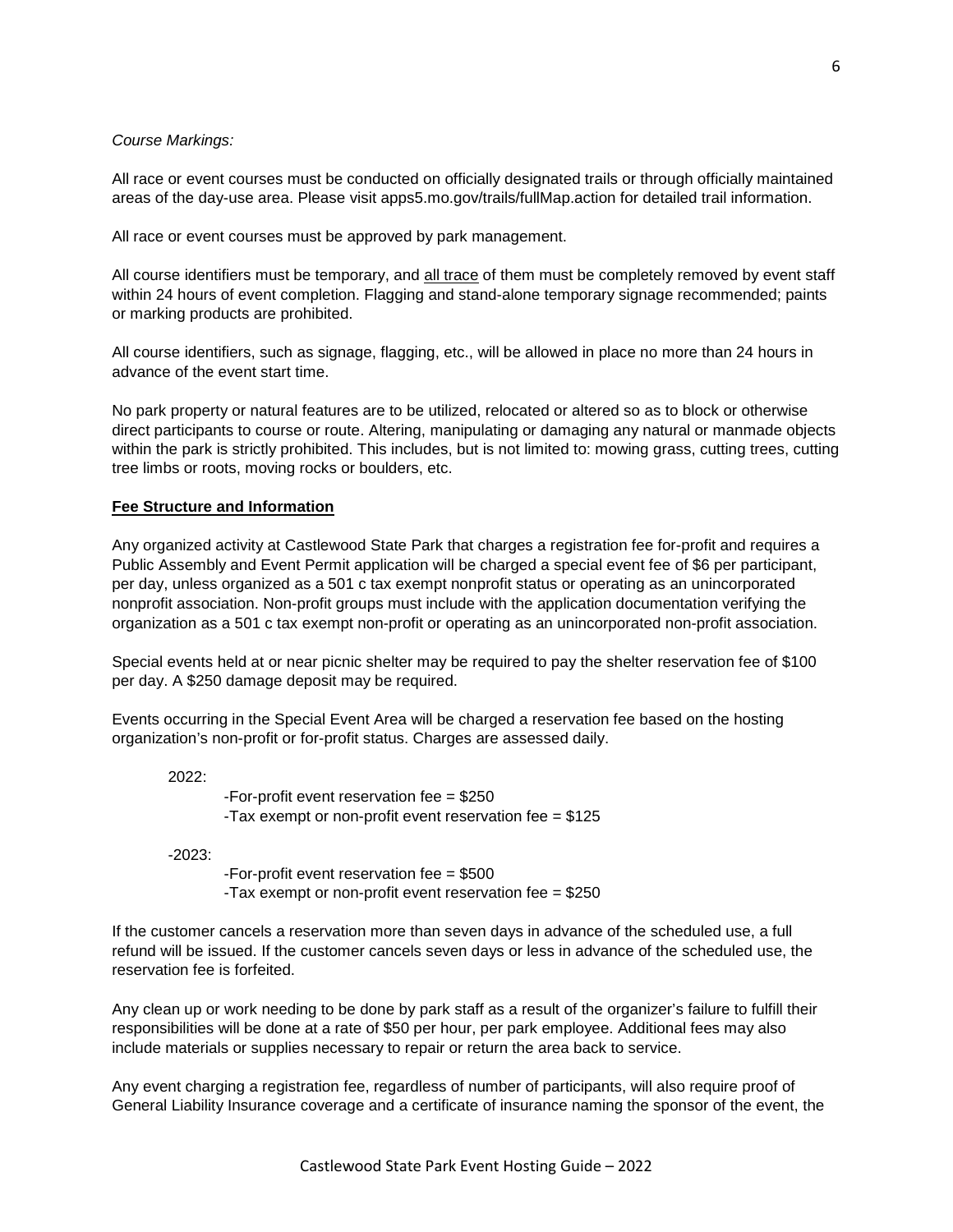state of Missouri, the Department of Natural Resources, and all officers, employees, and agents thereof as additional insured. In these cases, the minimum amount of liability coverage is one million dollars (\$1,000,000) per occurrence. Upon receiving an event application, park staff may determine additional coverage is required.

After event completion, the organizer must confirm the number of participants by submitting a full registration list of participants (including walk-up registrations) via e-mail to park management. Park management will provide an invoice for the amount due for the event. The full amount must be paid within ten (10) business days of the date on the invoice. Any late payments will be assessed a \$50 late fee.

Groups or organizations requesting to hold events must be in good standing with the state park system. Organizations with outstanding balances forfeit the right to hold future events in a state park or historic site. Applications from organizers with outstanding balances will not be reviewed, and will not be considered when selecting scheduling based on earliest submittal date of applications.

# **General Liability Insurance Requirements**

In addition to a Public Assembly and Event Permit, events that charge a registration fee or that include certain activities and/or attendance levels will also require proof of General Liability Insurance coverage and a certificate of insurance naming the sponsor of the event, and "the state of Missouri, the Department of Natural Resources, and all officers, employees, and agents thereof" as additional insured. The certificate of insurance will list the event name and dates.

Applicant may be required to submit a risk management plan.

If a certificate of insurance is required, the event organizer needs to submit the certificate to park staff at least three weeks prior to the event. It can be emailed to park staff at [castlewoodstatepark@dnr.mo.gov](mailto:castlewoodstatepark@dnr.mo.gov)

For filling out the certificate of insurance, the event organizer must use the following language when listed the park as additionally insured:

"The state of Missouri, the Department of Natural Resources, and all officers, employees, and agents thereof"

The park address is as follows:

Castlewood State Park 1401 Kiefer Creek Rd. Ballwin, MO 63021

An example Certificate of Liability Insurance is provided at the end of this guide.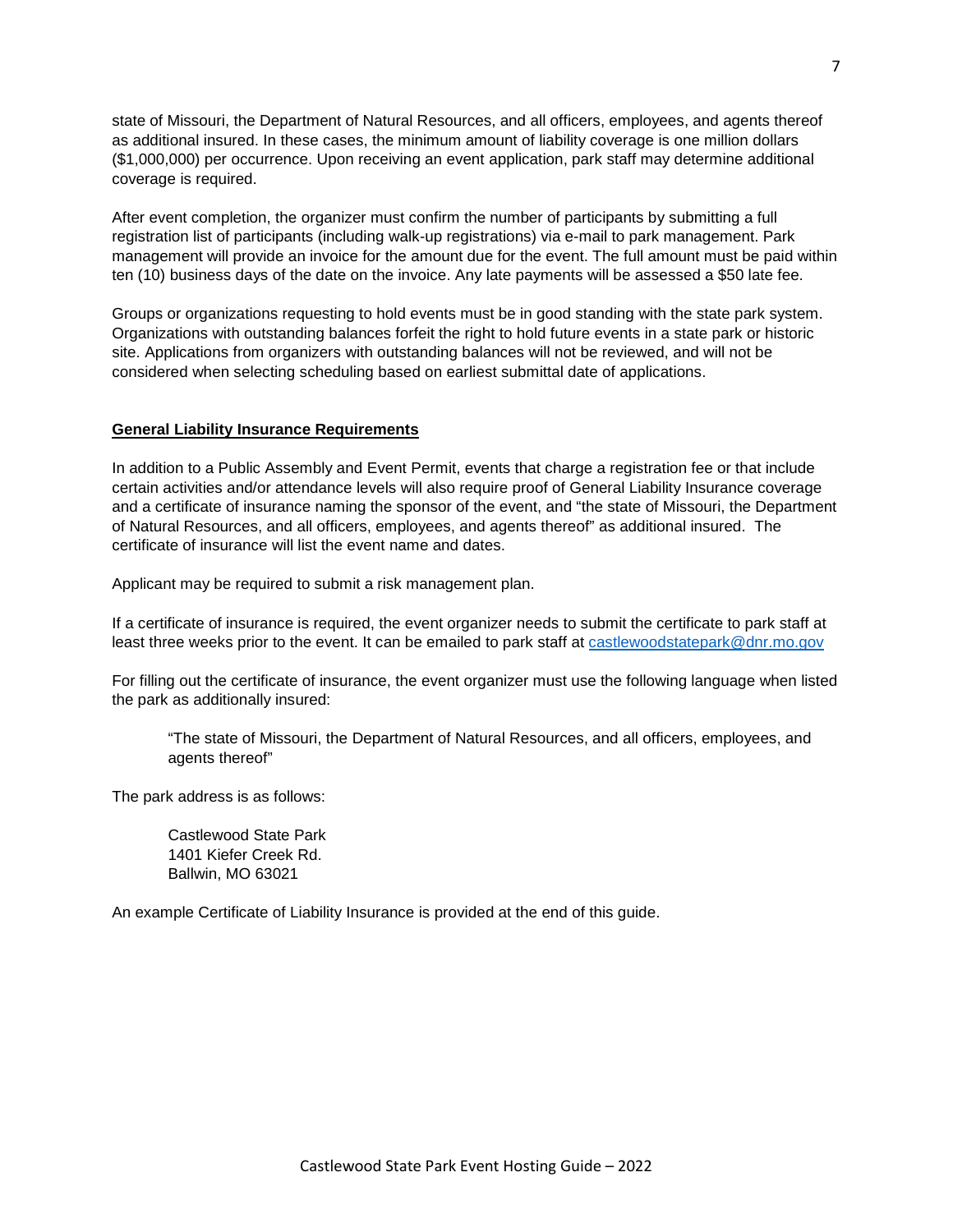# **Instructions for Completing Event Application**

The blank Public Assembly and Events Application is available at the end of this guide. Please work through the following instructions as you prepare to fill out and submit the application.

1. Review information and parameters outlined in the Castlewood State Park Event Hosting Guide.

#### 2. "Application Section".

Fully complete all requested information boxes.

#### 3. "Detailed Description of Event".

It is acceptable to provide a brief overview of the proposed event on the official application form. Plan to submit an additional document that outlines in the event in detail.

-Provide a detailed itinerary for the event day.

-List starting and ending times for the event.

-List what times you seek to gain access to the facility for setup and tear down. If access is sought before or after standard park operating hours, an Application for After Hours Access will need to be submitted to park management for review. Ask park management for the Application for After Hours Access. If the request is approved, fees will be accrued hourly for early or late park access.

-Provide a detailed proposed course map if intending to use the trail system. -Provide information about event staffing levels. -Provide registration fee information.

The more information that can be submitted with the application, the better.

# 4. "Please Check All That Apply To Your Event".

Review each option carefully and check any that apply to your event. As a general rule, for every box checked off, you should provide further information in the additional document you provided due to step #3.

# 5. "Insurance / Liability".

Fully complete all requested information boxes. The application cannot be accepted unless signed and dated.

6. Scan and submit application and any additional information forms, which may include:

-Detailed itinerary of proposed event. -Course maps -Documentation proving 501c tax exempt or non-profit status.

All scanned forms and information may be submitted via e-mail to [castlewoodstatepark@dnr.mo.gov.](mailto:castlewoodstatepark@dnr.mo.gov)

Park staff can be reached via email at [castlewoodstatepark@dnr.mo.gov](mailto:castlewoodstatepark@dnr.mo.gov) or by phone at 636.227.4433.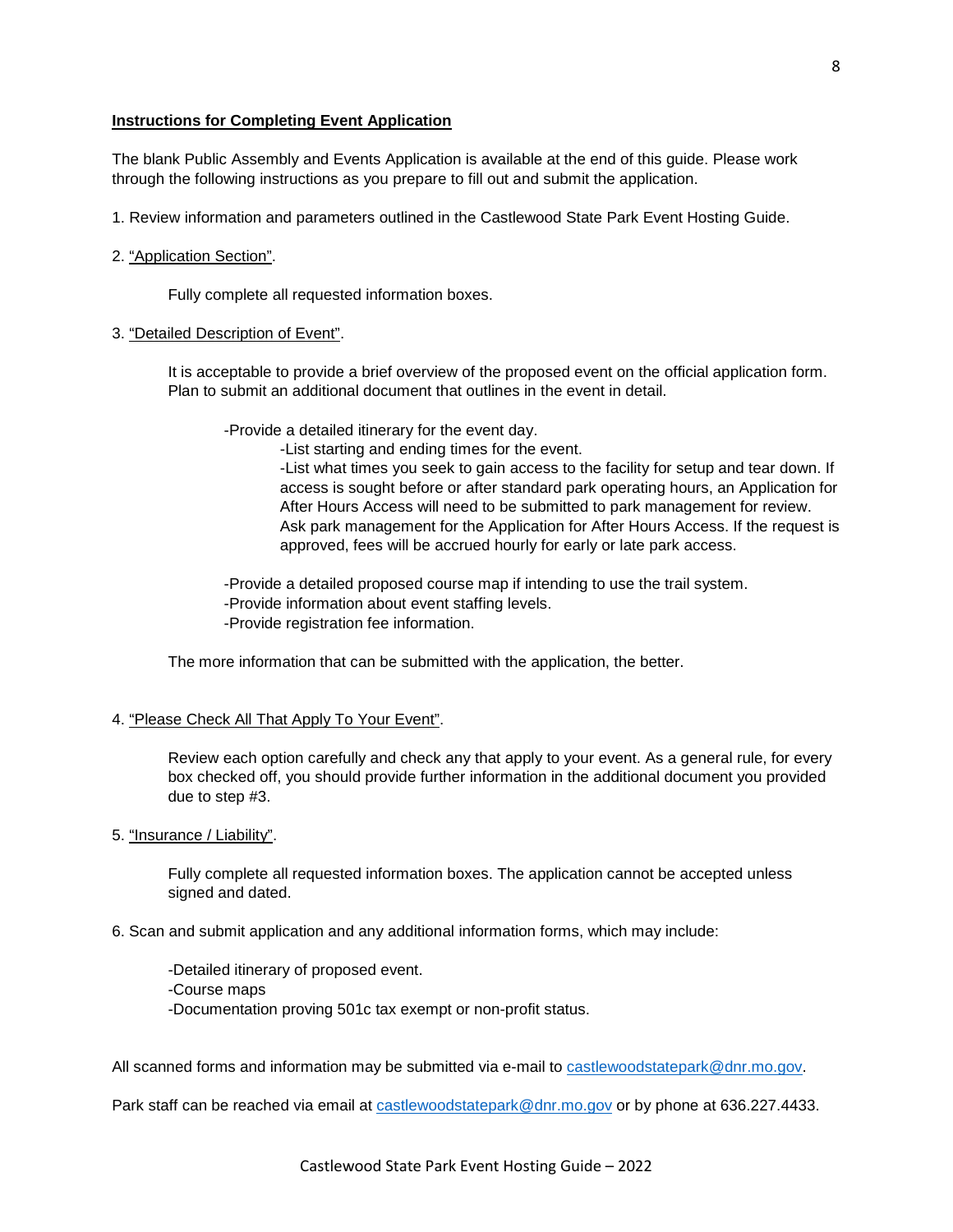

# MISSOURI DEPARTMENT OF NATURAL RESOURCES DIVISION OF STATE PARKS **UNDERSTANDING THE ACORD® CERTIFICATE OF INSURANCE**

|                                  | <b>ACOR</b>                                                                                                                                                                | <b>CERTIFICATE OF LIABILITY INSURANCE</b><br>THIS CERTIFICATE IS ISSUED AS A MATTER OF INFORMATION ONLY AND CONFERS NO RIGHTS UPON THE CERTIFICATE HOLDER. THIS<br>CERTIFICATE DOES NOT AFFIRMATIVELY OR NEGATIVELY AMEND, EXTEND OR ALTER THE COVERAGE AFFORDED BY THE POLICIES<br>BELOW. THIS CERTIFICATE OF INSURANCE DOES NOT CONSTITUTE A CONTRACT BETWEEN THE ISSUING INSURER(S), AUTHORIZED |                                                                                                                                                                                                          | DATE (MM/DD/YYYY)<br>01/01/2020                                                                                                                                                                                  |  |  |
|----------------------------------|----------------------------------------------------------------------------------------------------------------------------------------------------------------------------|----------------------------------------------------------------------------------------------------------------------------------------------------------------------------------------------------------------------------------------------------------------------------------------------------------------------------------------------------------------------------------------------------|----------------------------------------------------------------------------------------------------------------------------------------------------------------------------------------------------------|------------------------------------------------------------------------------------------------------------------------------------------------------------------------------------------------------------------|--|--|
|                                  |                                                                                                                                                                            | REPRESENTATIVE OR PRODUCER. AND THE CERTIFICATE HOLDER.<br>IMPORTANT: If the certificate holder is an ADDITIONAL INSURED, the policy(ies) must have ADDITIONAL INSURED provisions or be endorsed.<br>If SUBROGATION IS WAIVED, subject to the terms and conditions of the policy, certain policies may require an endorsement. A statement on                                                      |                                                                                                                                                                                                          |                                                                                                                                                                                                                  |  |  |
|                                  | <b>PRODUCER</b><br>Joe Broker                                                                                                                                              | this certificate does not confer rights to the certificate holder in lieu of such endorsement(s).                                                                                                                                                                                                                                                                                                  | <b>CONTACT<br/>NAME:</b><br>Joe Broker<br>PHONE (A/C, No, Ext): (417) 123-4567                                                                                                                           |                                                                                                                                                                                                                  |  |  |
|                                  | 1234 East Main Street<br>P.O. Box 000                                                                                                                                      |                                                                                                                                                                                                                                                                                                                                                                                                    | E-MAIL<br>ADDRESS: joebroker@gmail.com<br><b>INSURER(S) AFFORDING COVERAGE</b>                                                                                                                           |                                                                                                                                                                                                                  |  |  |
|                                  | City<br><b>INSURED</b><br>Example Company                                                                                                                                  | MO 65000                                                                                                                                                                                                                                                                                                                                                                                           | <b>INSURER A:</b> American Insurance Company<br><b>INSURER B:</b><br><b>INSURER C:</b>                                                                                                                   |                                                                                                                                                                                                                  |  |  |
|                                  | 1234 East Main Street<br>City                                                                                                                                              | MO 65000                                                                                                                                                                                                                                                                                                                                                                                           | <b>INSURER D:</b><br><b>INSURER E:</b>                                                                                                                                                                   |                                                                                                                                                                                                                  |  |  |
|                                  | <b>COVERAGES</b>                                                                                                                                                           | CL2033105556<br><b>CERTIFICATE NUMBER:</b><br>THIS IS TO CERTIFY THAT THE POLICIES OF INSURANCE LISTED BELOW HAVE BEEN ISSUED TO THE INSURED NAME<br>INDICATED. NOTWITHSTANDING ANY REQUIREMENT, TERM OR CONDITION OF ANY CONTRACT OR OTHER DO                                                                                                                                                     | <b>INSURER F:</b>                                                                                                                                                                                        | <b>ASION NUMBER</b><br><b>ABOVE FOR THE LOLICY PERIOD</b><br><b>MENT WITH REPLACT TO WHICH THIS</b>                                                                                                              |  |  |
|                                  | <b>INSR</b><br>LTR<br><b>TYPE OF INSURANCE</b>                                                                                                                             | CERTIFICATE MAY BE ISSUED OR MAY PERTAIN, THE INSURANCE AFFORDED BY THE POLICIES DESCRIBE<br>EXCLUSIONS AND CONDITIONS OF SUCH POLICIES. LIMITS SHOWN MAY HAVE BEEN REDUCED BY PAID CLAIMS<br>ADDL SUBR<br>INSD WVD<br>POLICY NUMBER                                                                                                                                                               | <b>TEREIN IS SUB-</b><br>POLICY EFF POLICY EXP<br>(MM/DD/YYYY) (MM/DD/YYYY)                                                                                                                              | <b>CT TO ALL THE TERMS.</b><br><b>LIMITS</b>                                                                                                                                                                     |  |  |
|                                  | COMMERCIAL GENERAL LIABILITY<br>×<br>CLAIMS-MADE   X   OCCUR<br>Α<br>GEN'L AGGREGATE LIMIT APPLIES PER:                                                                    | 72LPS033950                                                                                                                                                                                                                                                                                                                                                                                        | 01/01/2020<br>01/01/2021                                                                                                                                                                                 | EACH OCCURRENCE<br>\$2,000,000<br>DAMAGE TO RENTED<br>PREMISES (Ea occurrence)<br>$s$ 100,000<br>\$5,000<br>MED EXP (Any one person)<br>PERSONAL & ADV INJURY<br>\$2,000,000<br>\$2,000,000<br>GENERAL AGGREGATE |  |  |
|                                  | PRO-<br>JECT<br>POLICY<br>LOC<br>OTHER:<br><b>AUTOMOBILE LIABILITY</b><br>ANY AUTO<br>OWNED<br>SCHEDULED                                                                   |                                                                                                                                                                                                                                                                                                                                                                                                    |                                                                                                                                                                                                          | \$2,000,000<br>PRODUCTS - COMP/OP AGG<br>s<br><b>COMBINED SINGLE LIMIT</b><br>s<br>(Ea accident)<br>BODILY INJURY (Per person)<br>s<br>BODILY INJURY (Per accident)                                              |  |  |
|                                  | AUTOS ONLY<br>AUTOS<br>NON-OWNED<br><b>HIRFD</b><br>AUTOS ONLY<br><b>AUTOS ONLY</b><br><b>UMBRELLA LIAB</b><br>$\mathsf{x}$ occur<br><b>EXCESS LIAB</b><br>A               | CC18042217-0<br>CLAIMS-MADE                                                                                                                                                                                                                                                                                                                                                                        | 01/01/2019<br>01/01/2020                                                                                                                                                                                 | s<br>PROPERTY DAMAGE<br>\$.<br>(Per accident)<br>s<br>EACH OCCURRENCE<br>\$2,000,000<br>AGGREGATE<br>s                                                                                                           |  |  |
|                                  | DED<br><b>RETENTION \$</b><br><b>WORKERS COMPENSATION</b><br>AND EMPLOYERS' LIABILITY<br>ANY PROPRIETOR/PARTNER/EXECUTIVE<br>OFFICER/MEMBER EXCLUDED?<br>(Mandatory in NH) | Y/N<br>N/A                                                                                                                                                                                                                                                                                                                                                                                         |                                                                                                                                                                                                          | Ś<br>OTH-<br>ER<br>PER<br>STATUTE<br>E.L. EACH ACCIDENT<br>E.L. DISEASE - EA EMPLOYEE                                                                                                                            |  |  |
|                                  | If yes, describe under<br>DESCRIPTION OF OPERATIONS below                                                                                                                  | DESCRIPTION OF OPERATIONS / LOCATIONS / VEHICLES (ACORD 101, Additional Remarks Schedule, may be attached if more space is required)                                                                                                                                                                                                                                                               |                                                                                                                                                                                                          | E.L. DISEASE - POLICY LIMIT                                                                                                                                                                                      |  |  |
|                                  |                                                                                                                                                                            |                                                                                                                                                                                                                                                                                                                                                                                                    |                                                                                                                                                                                                          |                                                                                                                                                                                                                  |  |  |
|                                  | <b>CERTIFICATE HOLDER</b>                                                                                                                                                  |                                                                                                                                                                                                                                                                                                                                                                                                    | <b>CANCELLATION</b>                                                                                                                                                                                      |                                                                                                                                                                                                                  |  |  |
|                                  | and all officers, employees, and agents thereof                                                                                                                            | The state of Missouri, the Department of Natural Resources,                                                                                                                                                                                                                                                                                                                                        | SHOULD ANY OF THE ABOVE DESCRIBED POLICIES BE CANCELLED BEFORE<br>THE EXPIRATION DATE THEREOF, NOTICE WILL BE DELIVERED IN<br>ACCORDANCE WITH THE POLICY PROVISIONS.<br><b>AUTHORIZED REPRESENTATIVE</b> |                                                                                                                                                                                                                  |  |  |
|                                  | ACORD 25 (2016/03)                                                                                                                                                         |                                                                                                                                                                                                                                                                                                                                                                                                    | Joe Broker<br>@ 1988-2015 ACORD CORPORATION. All rights reserved.<br>The ACORD name and logo are registered marks of ACORD                                                                               |                                                                                                                                                                                                                  |  |  |
| contract requirements.           | 1. PRODUCER: Produces or order Certificate for Insured;<br>answers questions, revises certificate to meet policy and/or                                                    |                                                                                                                                                                                                                                                                                                                                                                                                    | with event date(s).                                                                                                                                                                                      | 7. POLICY EFFECTIVE DATE: Must be prior to or coincidental<br>8. POLICY EXPIRATION DATE: Must not be prior to the event                                                                                          |  |  |
| sponsor and/or event co-sponsor. | 2. NAME OF INSURED: Must be the legal name of the event                                                                                                                    |                                                                                                                                                                                                                                                                                                                                                                                                    | date(s).                                                                                                                                                                                                 | 9. LIMITS OF INSURANCE: Must be same or greater than                                                                                                                                                             |  |  |
|                                  | 3. TYPES OF INSURANCE: Policy requires General Liability                                                                                                                   |                                                                                                                                                                                                                                                                                                                                                                                                    |                                                                                                                                                                                                          | required by policy and/or contract.                                                                                                                                                                              |  |  |

- **1. PRODUCER:** Produces or order Certificate for Insured; answers questions, revises certificate to meet policy and/or contract requirements.
- **2. NAME OF INSURED:** Must be the legal name of the event sponsor and/or event co-sponsor.
- **3. TYPES OF INSURANCE:** Policy requires General Liability insurance.
- **4. POLICY FORM:** Should indicate that this insurance is per occurrence according to policy.
- **5. ADDITIONAL INSURED/WAIVER OF SUBROGATION:** The certificate must include a "Y" for additional insured and waiver of subrogation.
- **6. CERTIFICATE HOLDER:** Must be the legal name of the event sponsor and/or event co-sponsor. This may be where the additional insured language is found.
- **7. POLICY EFFECTIVE DATE:** Must be prior to or coincidental with event date(s).
- **8. POLICY EXPIRATION DATE:** Must not be prior to the event date(s).
- **9. LIMITS OF INSURANCE:** Must be same or greater than required by policy and/or contract.
- **10. DESCRIPTION OF OPERATIONS:** Review information in this section to determine it is consistent with the contract. This may be where the additional insured language is found.
- **11. AUTHORIZED REPRESENTATIVE**: Must be signed by an authorized representative of Producer.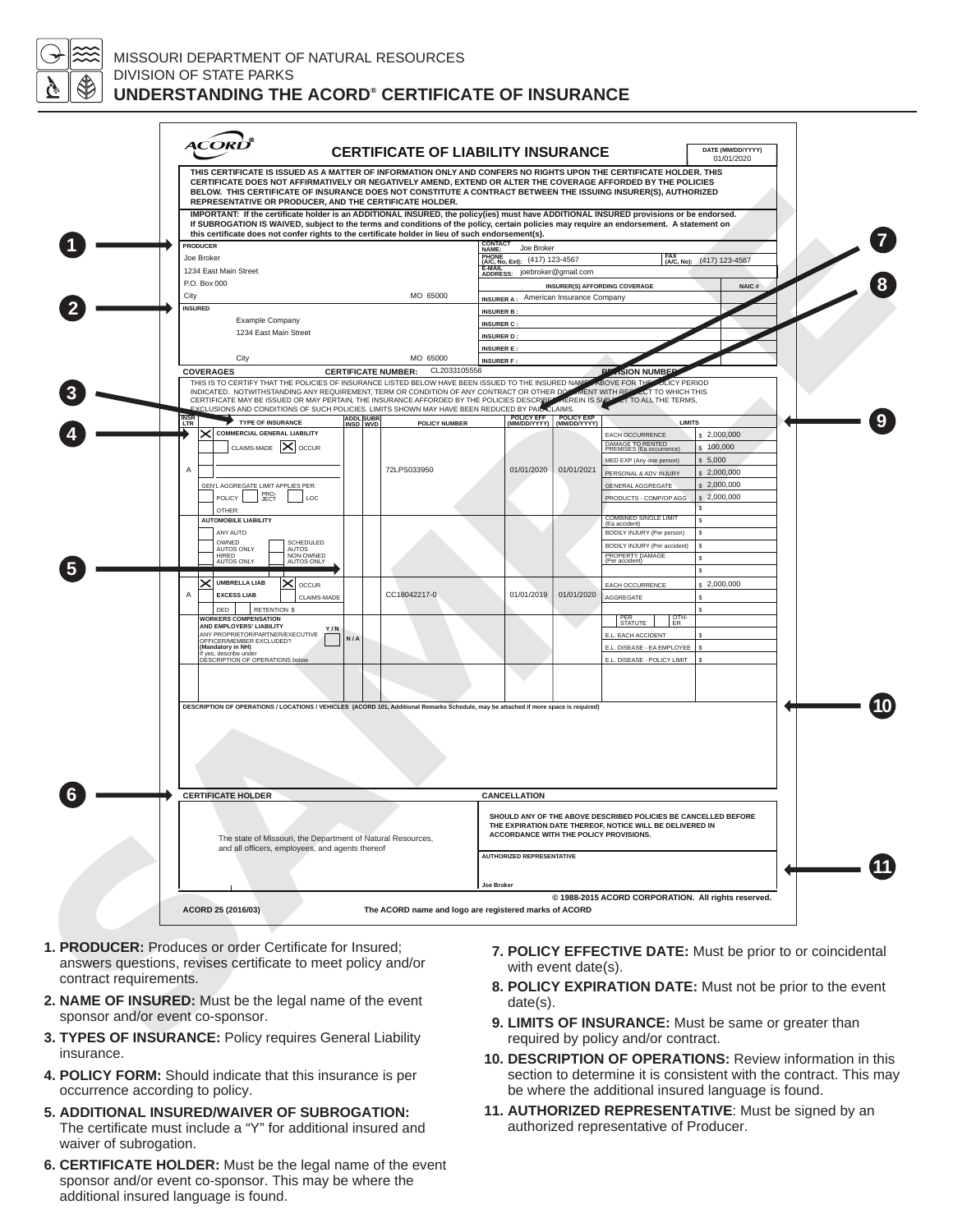# **Risk Management Plan Outline**

Plans should include the following information based on the type of event. Please provide as much detail as you can, the below list should not be considered all inclusive, please add any other pertinent details as necessary.

- Staffing and Volunteer Plan
	- o Including safety precautions
		- Will you be providing safety vests for parking assistants?
	- o Include contact information for staff on site day of event
		- Who/how will park management get in contact with the day of the event?
- Anticipated Attendance and Spectators
	- o Participant and Spectator safety precautions
- Equipment use and safety measures
	- o If you are using shade tents how will they be secured?
- Security for event
- Coordination with Law Enforcement or other local agencies
	- o Including if needed medical staff onsite
	- o Coordination with local officials as needed
		- Have you contacted the local officials in the city or county in which the event will take place?
- Traffic Management Plan
	- o Is there a parking plan for the event?
		- What will you do if/when there is a need for additional parking?
- Health Guidelines
	- o What guidelines are in place for staff, volunteers and participants?
- Waste Management Plan
	- o Will you need to provide additional portable restrooms based on the event?
	- o Who will be responsible to empty trashcans during and at the conclusion of the event?
- Inclement Weather
	- o What will you do if severe weather pops up during your event?
	- o What is you cancelation plan based on weather conditions?
- Emergency Plans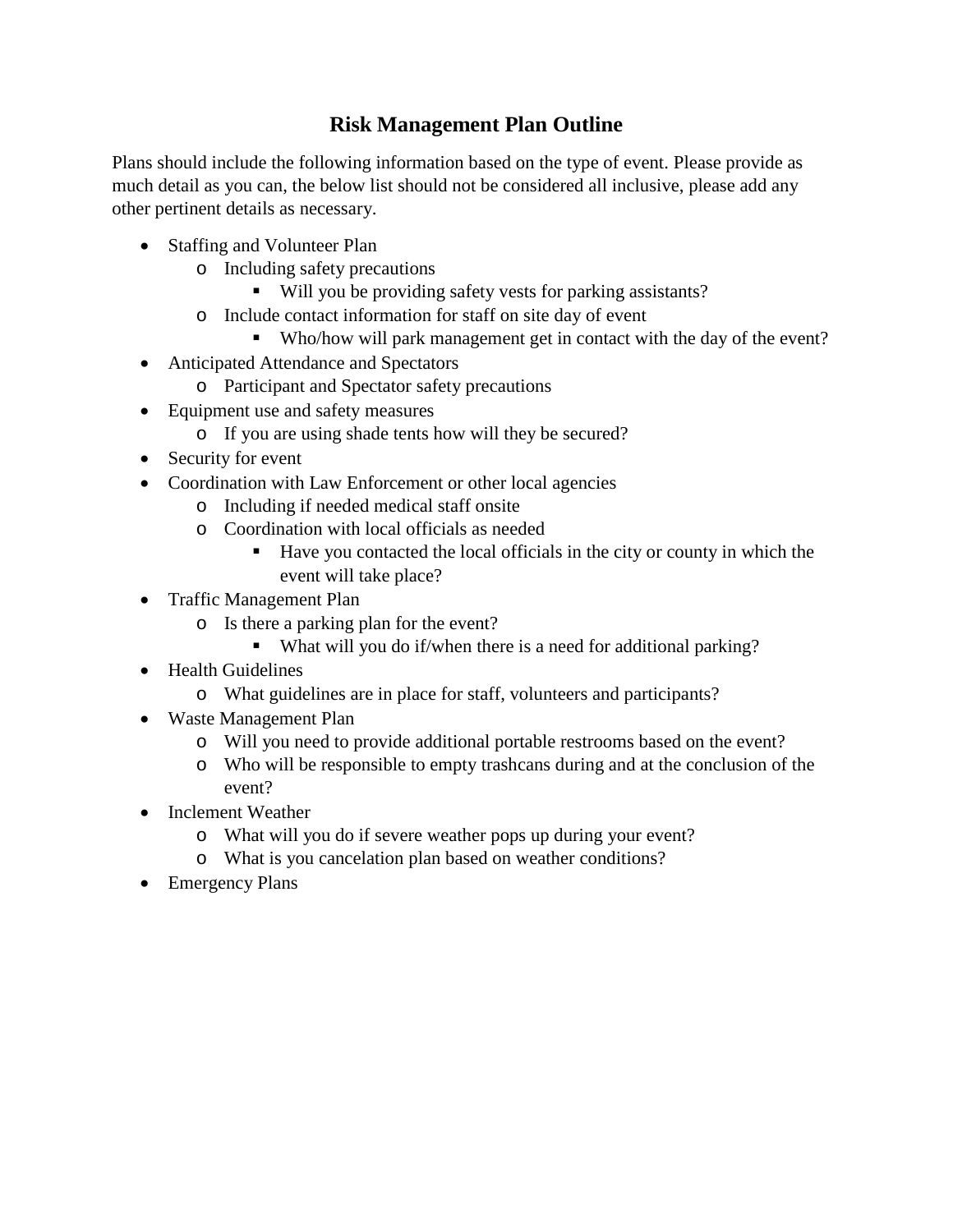# **These questions are specific to Helicopter Landings:**

The following questions must be answered

- What size landing zone is required?
- Where in the park will air operations and landing take place?
- Who will ultimately be responsible for securing the landing area? Indicate name(s) and contact number(s)
- Time when air operations will begin and end with the park boundaries?
- Will any refueling be required inside park boundaries?
- What assistance do/is needed or expected from park staff?